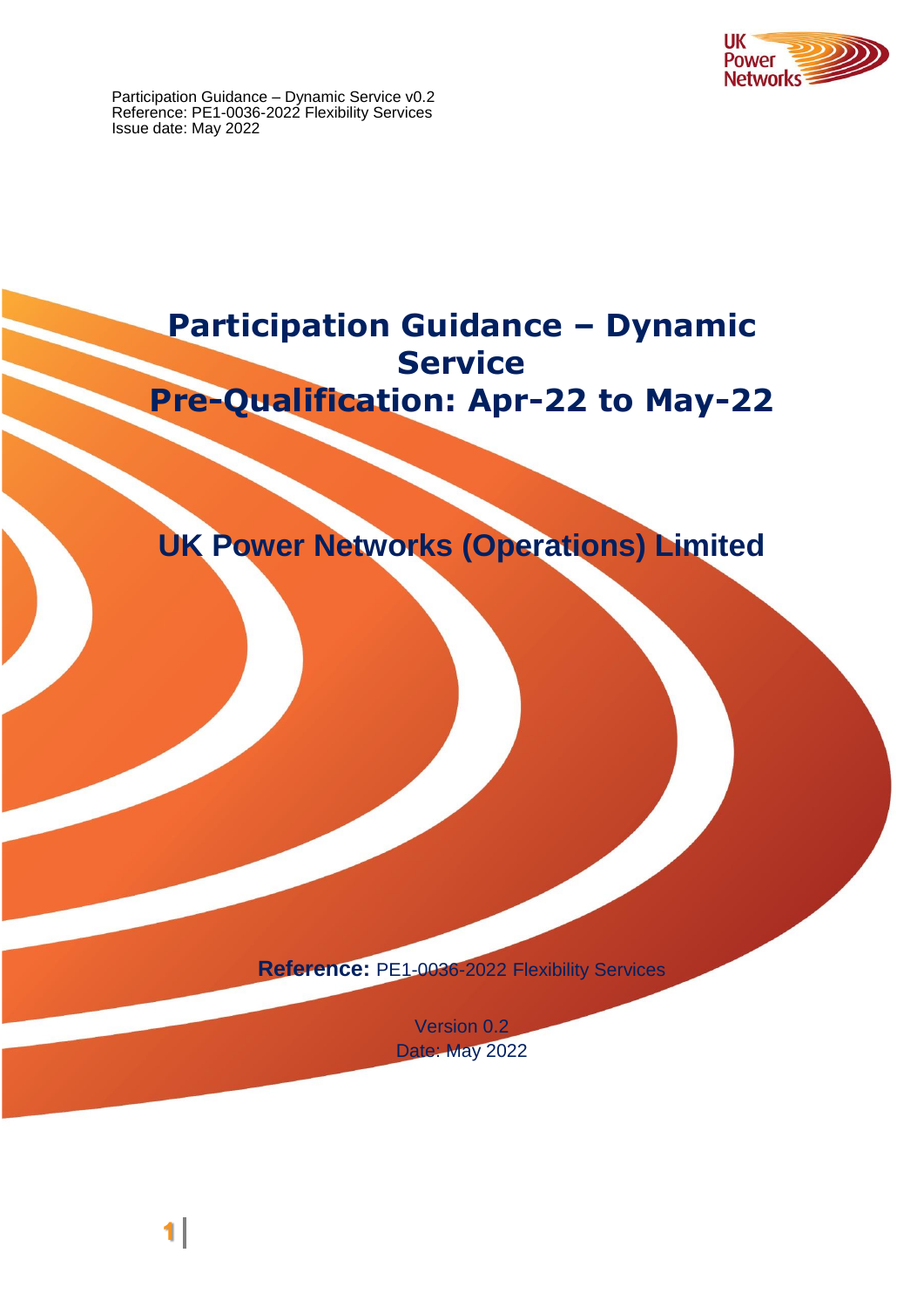

| 1              | <b>Summary</b>                       | 3                       |
|----------------|--------------------------------------|-------------------------|
| $\overline{2}$ | <b>Procurement timetable</b>         | $\overline{\mathbf{4}}$ |
| 3              | <b>Flexibility Services Overview</b> | 5                       |
| 3.1            | Introduction                         | 5                       |
| 3.2            | Eligibility                          | 6                       |
| 3.3            | Testing                              | 7                       |
| 3.4            | Operations                           | $\overline{7}$          |
| 3.5            | Payment                              | 11                      |
| 3.6            | Baseline methodology                 | 12                      |
| 4              | <b>Service Requirements</b>          | 13                      |
| 4.1            | Capability                           | 13                      |
| 4.2            | Connection                           | 13                      |
| 4.3            | Communications                       | 13                      |
| 4.4            | Metering                             | 14                      |
| 5              | <b>Stages of Procurement</b>         | 15                      |
| 5.1            | Stage 1: Visibility                  | 15                      |
| 5.2            | Stage 2: Initiation                  | 15                      |
| 5.3            | Stage 3: Pre-Qualification           | 16                      |
| 5.4            | Stage 4: Contract Award              | 18                      |
| 5.5            | Stage 5: Pre-Delivery                | 18                      |
| 6              | <b>Participant Check List</b>        | 19                      |
| 7              | <b>Appendices</b>                    | 20                      |
| 8              | <b>Version Control</b>               | 20                      |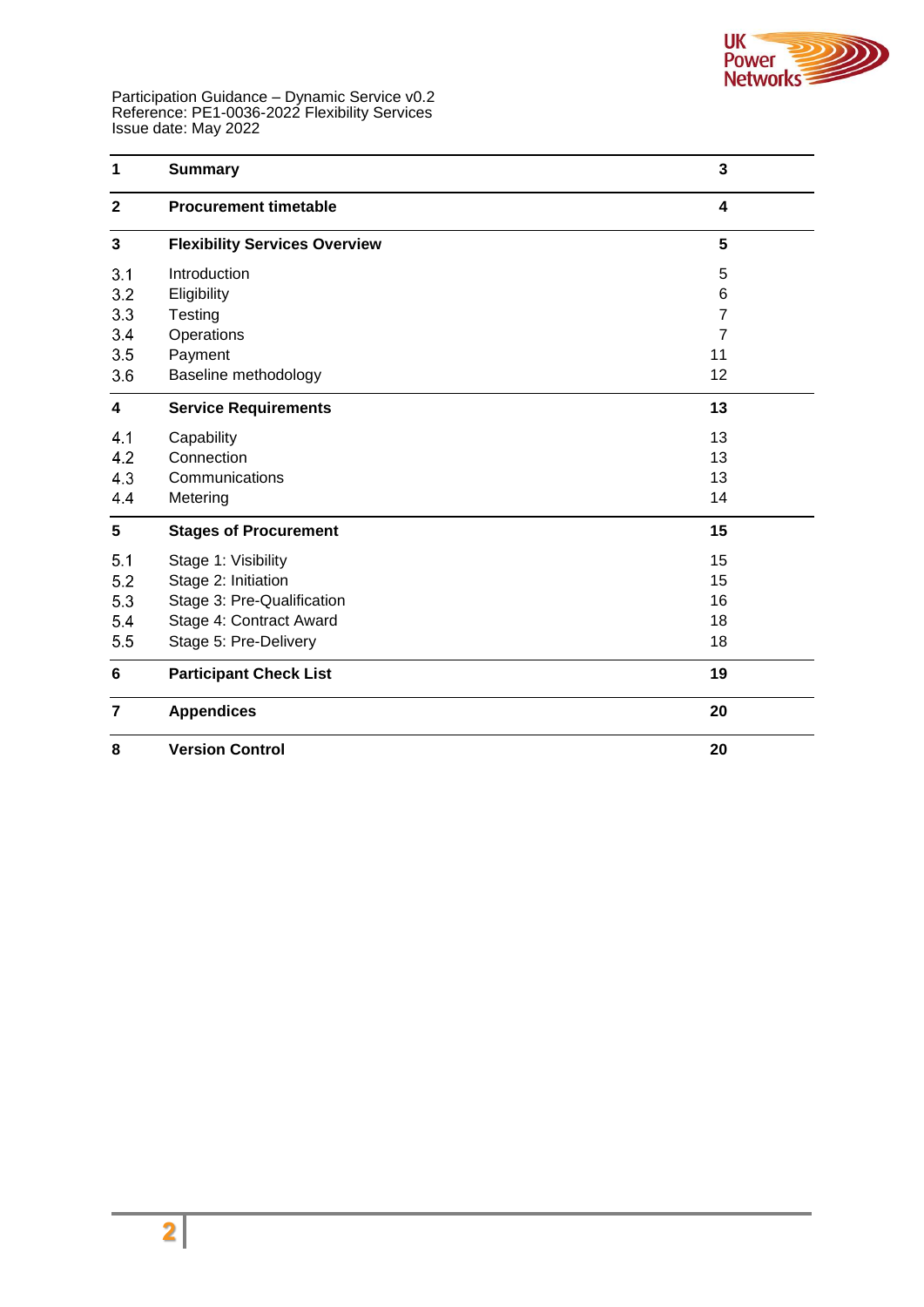

## <span id="page-2-0"></span>**1 Summary**

UK Power Networks is seeking to recruit Flexibility Services which are ready for dispatch in the nearterm. Flexibility Services which successfully pre-qualify will be awarded a framework contract under which UK Power Networks can dispatch the Flexibility Services from time to time over the service period. Contracted Flexibility Services will be used to alleviate network constraints as well as test closer-to-real time markets. Key features of the recruitment are summarised below:

- How to participate
	- o In order to pre-qualify, providers must complete the following PQ steps:
		- Online Dynamic Purchasing System application via the Piclo Flex platform and;
		- Pre-Qualification Questionnaire (PQQ)
	- o UK Power Networks will pre-qualify providers subject to review of the above.
	- $\circ$  Flexibility Providers which pass Pre-Qualification (PQ) will be awarded a contract
- Timelines for recruitment
	- o The PQ period will open on 12 April 2022 and close 31 May 2022 12:00
	- o Providers must submit PQ documentation by the PQ closing date.
- Service description contracts are for the Dynamic Service:
	- $\circ$  Utilisation fee only (£/MWh energy) set by the provider and can be varied on a monthly basis subject to maximum fees provided in Appendix 4
	- o Projected energy dispatch for the period August 2022 to August 2023 are provided in Appendix 4
	- $\circ$  Optional service it is optional on the provider to participate in the service.
- Contract term
	- $\circ$  Providers can set their service start date between 1 August 2022 and 1 February 2023 inclusive in the PQQ submission.
	- o All awarded contracts will end on 31 July 2023.
	- o The service period therefore ranges from 6-12 months.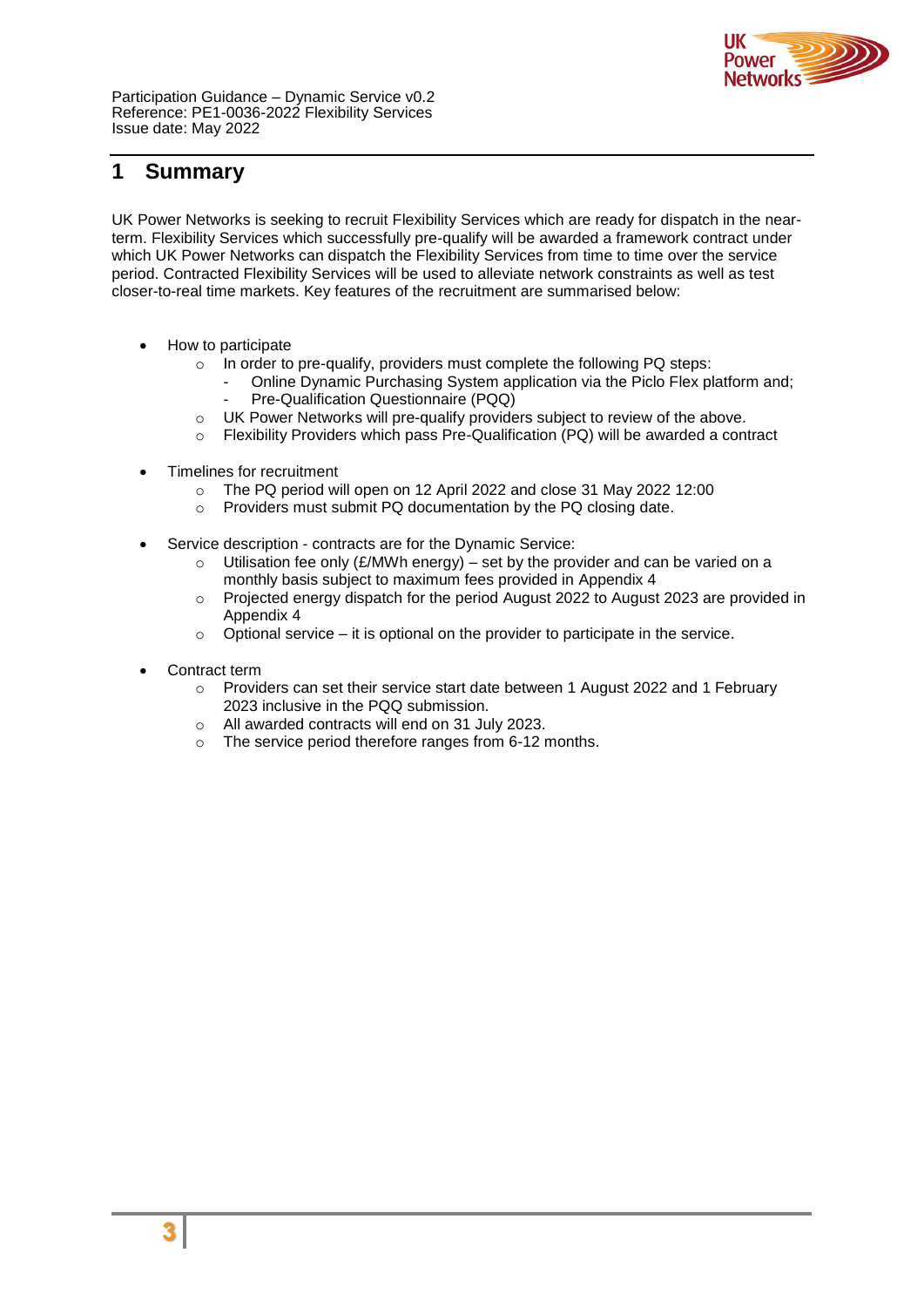

# <span id="page-3-0"></span>**2 Procurement timetable**

The stages and dates of Flexibility Services recruitment are shown below.



*Table 1: Key dates for Participation*

| <b>Stage</b>                 | <b>Activity</b>                                                                      | <b>Dates</b>     |
|------------------------------|--------------------------------------------------------------------------------------|------------------|
| Stage 1<br>Visibility        | Flexibility zones signposted                                                         | <b>July 2021</b> |
| <b>Stage 2</b><br>Initiation | Documentation published                                                              | Tue, 12 Apr 2022 |
|                              | PQ Open                                                                              | Tue, 12 Apr 2022 |
| Stage 3<br>Pre-              | PQ Close                                                                             | Tue, 31 May 2022 |
| Qualification<br>(PQ)        | PQ Results                                                                           | Mon, 20 Jun 2022 |
|                              | PQ Results appeal deadline                                                           | Thu, 23 Jun 2022 |
|                              | <b>Notification letter</b>                                                           | Wed, 29 Jun 2022 |
| Stage 4                      | SAP registration completed<br>(does not apply if provider<br>already on UKPN system) | Fri, 8 Jul 2022  |
| Contract<br>Award            | Contract award                                                                       | Thu, 14 Jul 2022 |
|                              | Signed contract deadline                                                             | Thu, 28 Jul 2022 |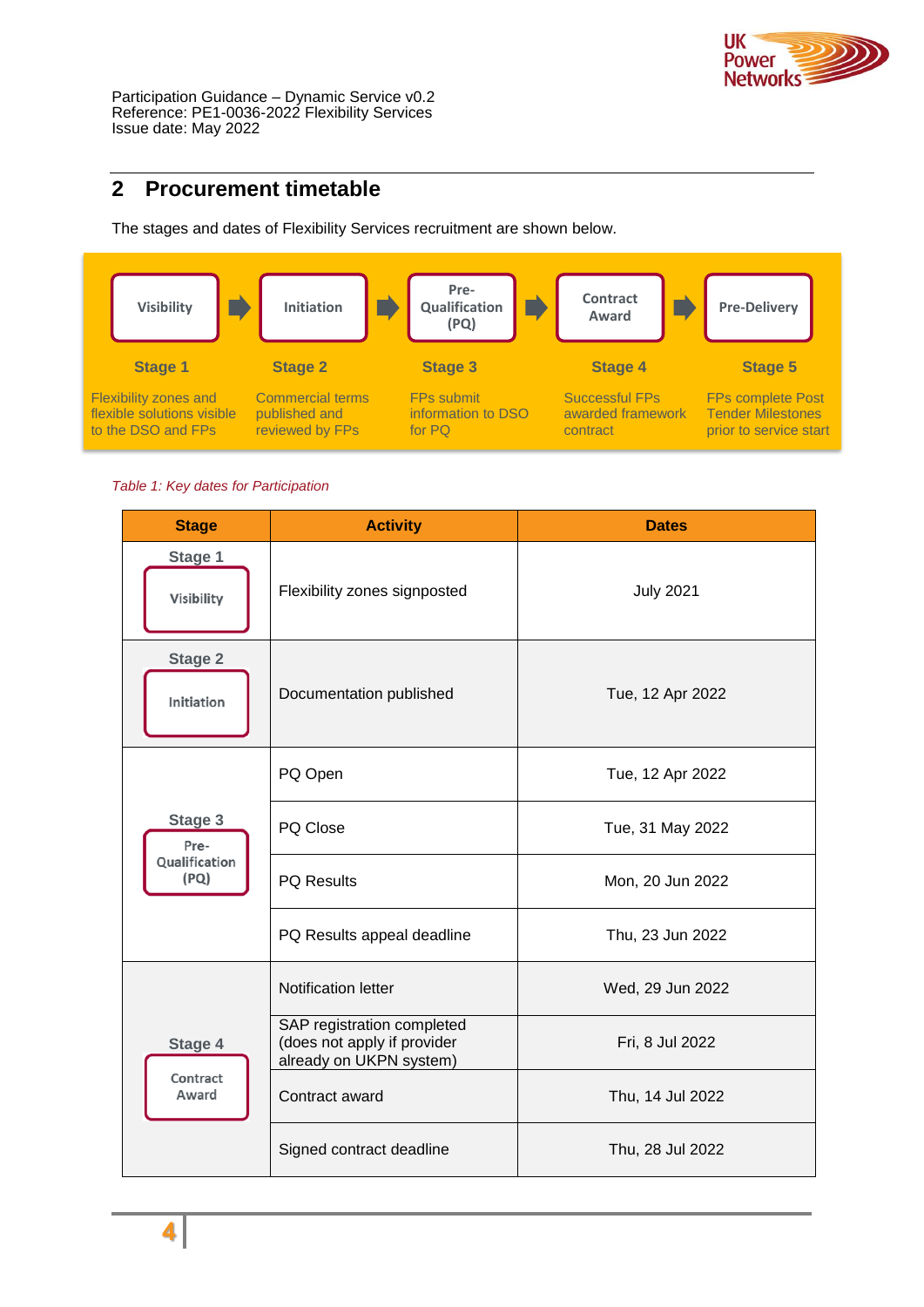

| <b>Stage</b>                   | <b>Activity</b>                                                                                            | <b>Dates</b>                                      |
|--------------------------------|------------------------------------------------------------------------------------------------------------|---------------------------------------------------|
| Stage 5<br><b>Pre-Delivery</b> | Solutions prepared for delivery in<br>accordance with Post Tender<br>Milestones (includes Proving<br>Test) | In accordance with PQQ submission and<br>contract |

# <span id="page-4-0"></span>**3 Flexibility Services Overview**

## <span id="page-4-1"></span>**Introduction**

- $3.1.1$ UK Power Networks is seeking to recruit Flexibility Providers (FP) for the **Dynamic** service.
- $3.1.2$ The Dynamic service is an optional service where FPs can choose whether to deliver upon receiving requests from UK Power Networks. UK Power Networks sends requests close to the time of required delivery, typically a day ahead or within the same day. The service is ideal for flexible assets which can only commit to delivering flexibility on these short time scales, such as those participating in other energy or flexibility markets or those with variable flexible capacity (e.g. demand reduction). FPs are paid an utilisation fee for energy delivered. FPs can adjust their utilisation fee on a monthly basis to reflect their expected running or opportunity costs.
- $3.1.3$ UK Power Networks will typically procure Dynamic services to manage demand constraints on the network where high demand leads to exceedance of network limits for short periods. We are seeking demand turn-down and generation turn-up services to reduce net demand to within network limits. These Flexibility Services offer an alternative approach to traditional network reinforcement solutions such as uprating network assets.



Figure 1: Flexibility Services targeting peak electricity demand at a substation

- $3.1.4$ Flexibility Services can be provided by a **Distributed Energy Resource (DER).** With respect to the provision of Flexibility Services, a DER is an asset that can change its level of consumption or generation relative to its normal operations. The DER may be a generation, storage or demand asset, or a combination of these located at the same site. A DER participating in Flexibility Services has three key auxiliary systems:
	- o A DER has a live **Electrical Connection** between the DER and the network. In particular, the DER should be electrically connected to the network asset(s) subject to the constraint and at a connection voltage less than or equal to the constraint voltage, or **Maximum Connection Voltage**, to ensure that it is effective at resolving the constraint. The area of the network containing suitable points of connection is referred to as a **Flexibility Zone**. The approximate zone boundary and maximum connection voltage are provided on the visibility platform **Piclo Flex**<sup>1</sup> .

<sup>1</sup> Piclo Flex - https://picloflex.com/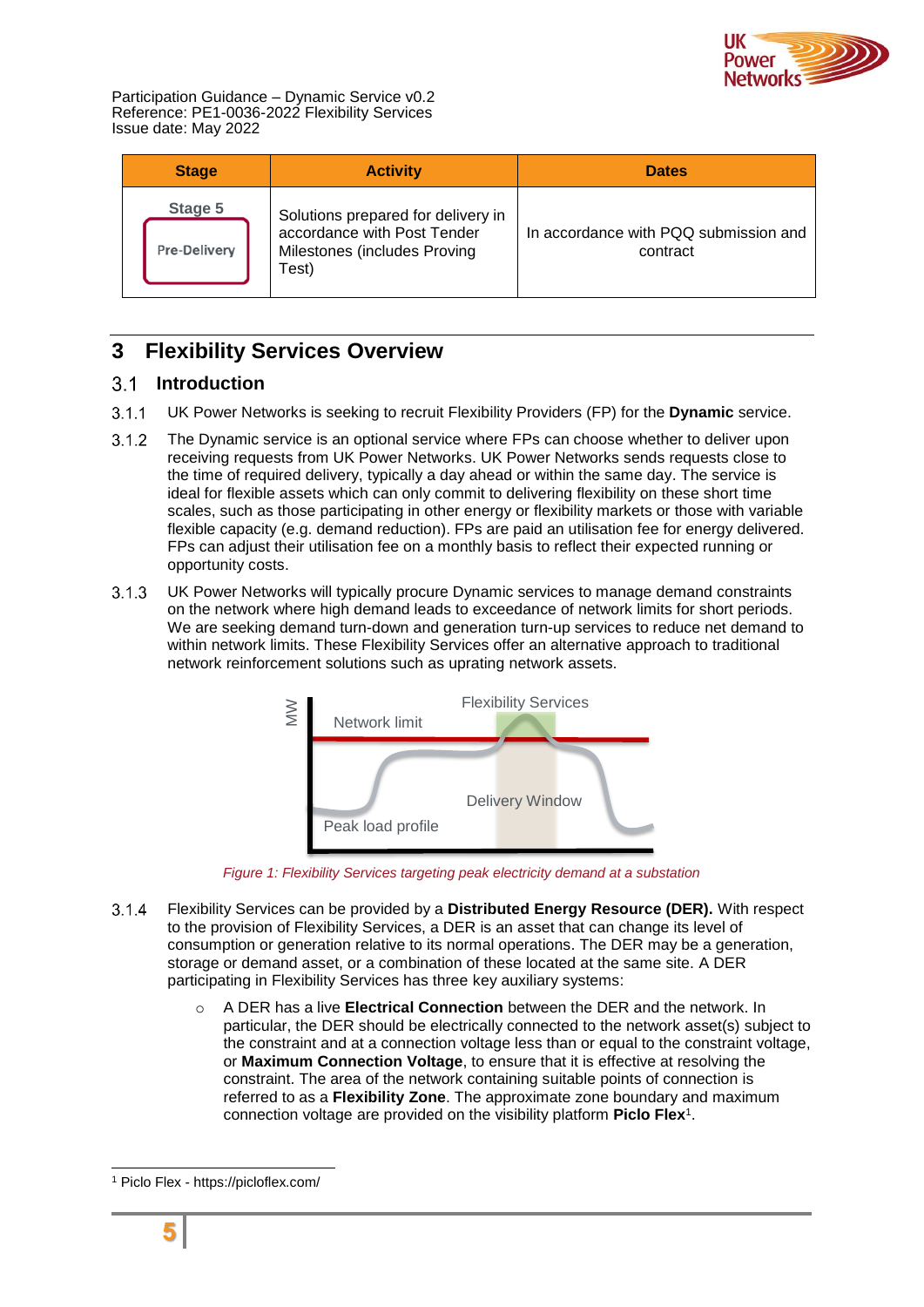

- o A DER or the Flexible Unit it belongs to (see [3.1.5\)](#page-5-1) has **Communications** equipment and processes capable of both receiving instructions and sending information as required. In practice, these communications can be provided through an Application Programming Interface (API) or email. Further details are provided in [4.3.](#page-12-3)
- o A DER has **Metering** installed for the purposes of baselining, calculation of delivered energy and settlement. The metering is located at a suitable location and meets certain accuracy and granularity requirements as detailed in [4.4.](#page-13-0)
- <span id="page-5-1"></span> $3.1.5$ A group of DERs can be aggregated together into a single controllable unit called a **Flexible Unit (FU)**. A FU is a notional DER that can be made up of one or more real DER located within the same zone.
- $3.1.6$ Under the Dynamic service, FUs are contracted for close to real time service provision. The FP is paid a Dynamic Utilisation Fee (£/MWh) for the energy delivered when requested by UK Power Networks. The fee can be adjusted by the FP on a monthly basis subject to it not exceeding a maximum set by UK Power Networks in Appendix 4.

[Table 2](#page-5-2) outlines the key characteristics of UK Power Network's Dynamic service.

<span id="page-5-2"></span>

| <b>Characteristic</b>          | <b>Dynamic</b>                                                                                                                                                                                                                                                                  |  |  |
|--------------------------------|---------------------------------------------------------------------------------------------------------------------------------------------------------------------------------------------------------------------------------------------------------------------------------|--|--|
| Minimum<br>capability eligible | 10kW FU flexible capacity, sustainable for 30 minutes, can be delivered<br>$\bullet$<br>within 120mins of instruction if required<br>Solution can be made up of existing and/or planned DERs<br>For planned DERs, these must be ready in time for the Proving Test (see<br>3.3) |  |  |
| Commodity<br>required          | Active power and energy<br>$\bullet$<br>Reduction in imports, increase in exports to grid<br>٠<br>Delivered through generation turn-up and/or demand turn-down<br>$\bullet$<br>Response provided on close to real-time instruction<br>$\bullet$                                 |  |  |
| Procurement<br>mechanism       | Pre-Qualified FPs are awarded a contract<br>$\bullet$<br>No committed availability, closer to real time activation<br>Service period up to 1 year<br>Service starting between 1 August 2022 and 1 February 2023<br>$\bullet$                                                    |  |  |
| Contractual                    | No contractual exclusivity<br>$\bullet$<br><b>Standard Flexibility Services Agreement</b><br>$\bullet$                                                                                                                                                                          |  |  |
| Payment method                 | Utilisation fee only<br>$\bullet$<br>Payments for energy delivered<br>$\bullet$<br>Paid monthly in arrears<br>$\bullet$                                                                                                                                                         |  |  |
| Dispatch                       | Instructions through email/API<br>$\bullet$<br>Frequency of dispatch based on specific network conditions<br>٠<br>Dispatch triggered pre-fault and/or post-fault<br>$\bullet$                                                                                                   |  |  |
| Metering                       | Minute-by-minute or half-hourly metering<br>$\bullet$<br>Site boundary or DER terminal metering<br>$\bullet$<br>Metering data provided ex-post for settlements                                                                                                                  |  |  |

## <span id="page-5-0"></span>**Eligibility**

 $3.2.1$ FPs need to submit and pass company and financial checks by signing onto the **Dynamic Purchasing System (DPS)** via Piclo Flex. By signing onto the DPS and participating in Pre-Qualification, the FP accepts the terms and conditions of the Standard Flexibility Services Agreement and procurement (Appendices 1 and 3 respectively).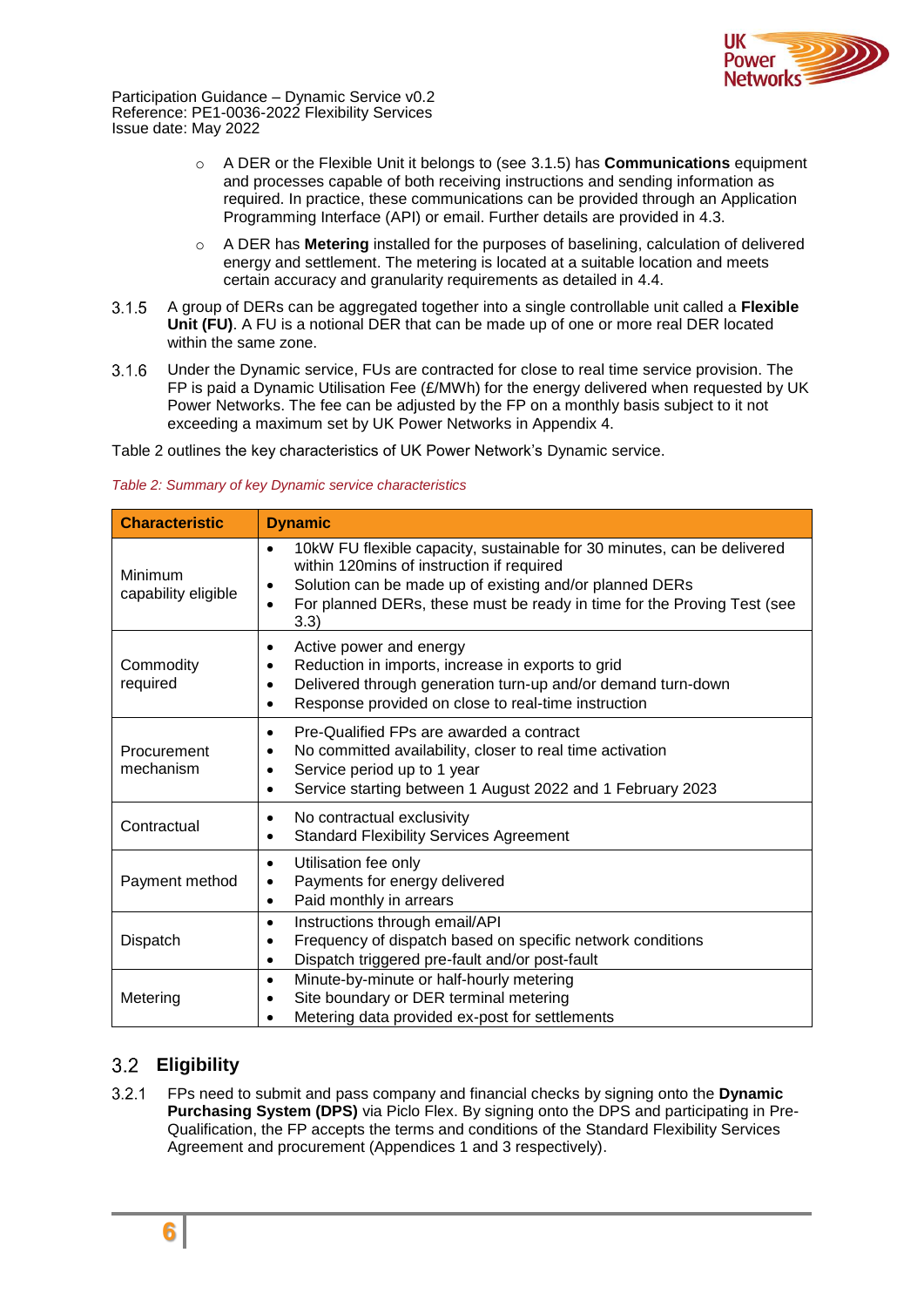

- All FPs are required to submit a **Pre-Qualification Questionnaire (PQQ)** in order to pre- $3.2.2$ qualify FUs.
- $3.2.3$ The earliest service start date is 1 August 2022 and the latest is 1 February 2023. FPs can choose any service start date between these two dates as part of their PQQ submission. An FP offering more than one FU can choose a different start date for each FU.
- <span id="page-6-2"></span> $3.2.4$ UK Power Networks will award a framework contract (Flexibility Services Agreement) for all FUs that pass the DPS and PQQ assessments. UK Power Networks will award a contract to FUs where the following conditions are satisfied:
	- The FP is accepted onto the DPS
	- The sites at which the DERs are installed/to be installed are known at the time of Pre-Qualification and the associated Meter Point Administration Numbers (MPANs) are provided within the PQQ
	- The MPANs are electrically connected to the network asset(s) subject to the constraint and at a connection voltage less than or equal to the Maximum Connection Voltage. The Flexibility Zones on Piclo Flex give an indication of whether a site is electrically connected to a constraint but UK Power Networks will conduct a more definitive connectivity check as part of the PQ assessment using the MPAN data provided.
	- UK Power Networks is satisfied that the FU will meet the **Service Requirements** (Section [4\)](#page-12-0) by the time of the Proving Test.
- $3.2.5$ UK Power Networks has the right to reject an incomplete PQQ submission. UK Power Networks may request an FP to provide additional evidence in support of a PQQ submission where appropriate.

## <span id="page-6-0"></span>**Testing**

- $3.3.1$ The FP will choose the date of the Proving Test in their PQQ submission which shall be no later than one week before their chosen service start date for each FU.
- The FP shall demonstrate the following as part of a Proving Test in respect of each FU:  $3.3.2$ 
	- Receive and respond to UK Power Networks' instructions;
	- Deliver its Flexible MW from the start time;
	- Maintain active power delivery for an agreed continuous period; and
	- Demonstrate delivery through the metered data from each DER/FU.
- $3.3.3$ Where the outcome of the Proving Test evidences a flexible capacity less than the FU's maximum contracted capabilities, UK Power Networks will update the contracted capabilities of the FU in line with the outcome of the Proving Test.
- $3.3.4$ Where an FP is unable to undertake the Proving Test no later than one week before the chosen service start date of the FU, UK Power Networks reserves the right to terminate the contract with the FU.
- $3.3.5$ FPs have the right to request a retest on one occasion in case they were not able to demonstrate the full contracted capabilities of the FU. The outcome of the second Proving Test will be conclusive even if it results in lower capacity than the first Proving Test.
- $3.3.6$ Each party shall bear its own cost in relation to the Proving Test.
- $3.3.7$ The detailed test procedure shall be agreed between the FP and UK Power Networks. UK Power Networks is developing an enduring electronic dispatch solution and will provide more specific testing requirements in future.

### <span id="page-6-1"></span>**Operations**

The network conditions under which UK Power Networks will initiate a utilisation instruction can either be: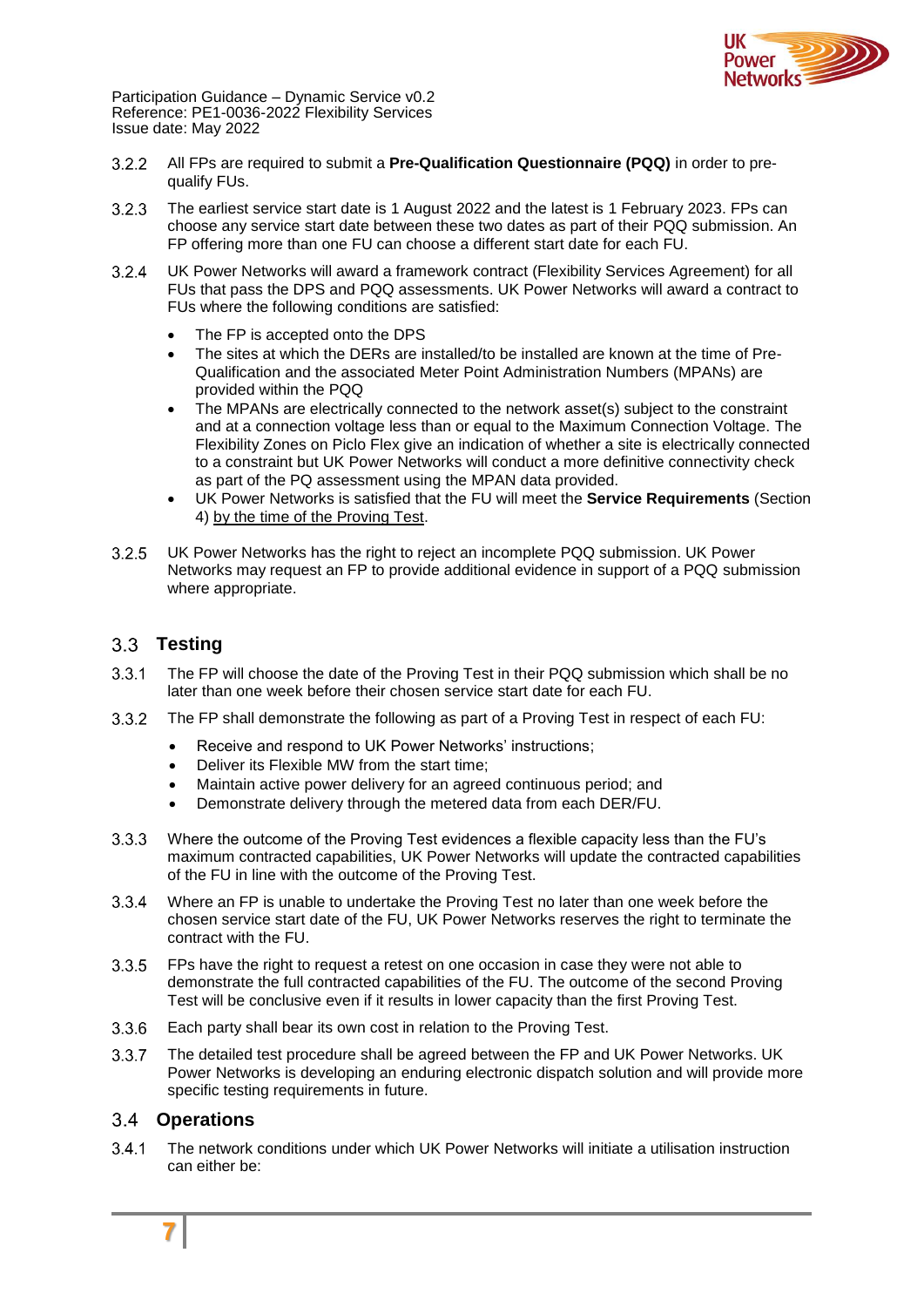

- Pre-fault: when near real-time electricity demand on the network is expected to reach the network limit or;
- Post-fault: when demand has already exceeded the network limit resulting in a fault on the network<sup>2</sup>.

The utilisation instruction can be activated automatically or manually. UK Power Networks are developing an enduring automated dispatch solution and therefore may adapt the below method in future.

 $3.4.2$ UK Power Networks will dispatch FUs in accordance with three **dispatch principles** – cost efficiency, security of supply, and operability as set out in [Figure 2.](#page-7-0)



*Figure 2: Dispatch principles*

<span id="page-7-0"></span> $3.4.3$ [Figure 3](#page-7-1) illustrates an example generator or storage FU increasing active power following a utilisation instruction.



*Figure 3: Operational parameters during a utilisation event*

- <span id="page-7-1"></span> $3.4.4$ Under the Dynamic service, UK Power Networks may issue a **Capability Request** to the FP at any time, via email or API (method as submitted in the PQQ). The Capability Request comprises:
	- Start date(s) and start time(s)

<sup>2</sup> Energy Networks Association product definitions - http://www.energynetworks.org/assets/files/ON-WS1- P2%20DSO%20Service%20Requirements%20-%20Definitions%20-%20PUBLISHED.pdf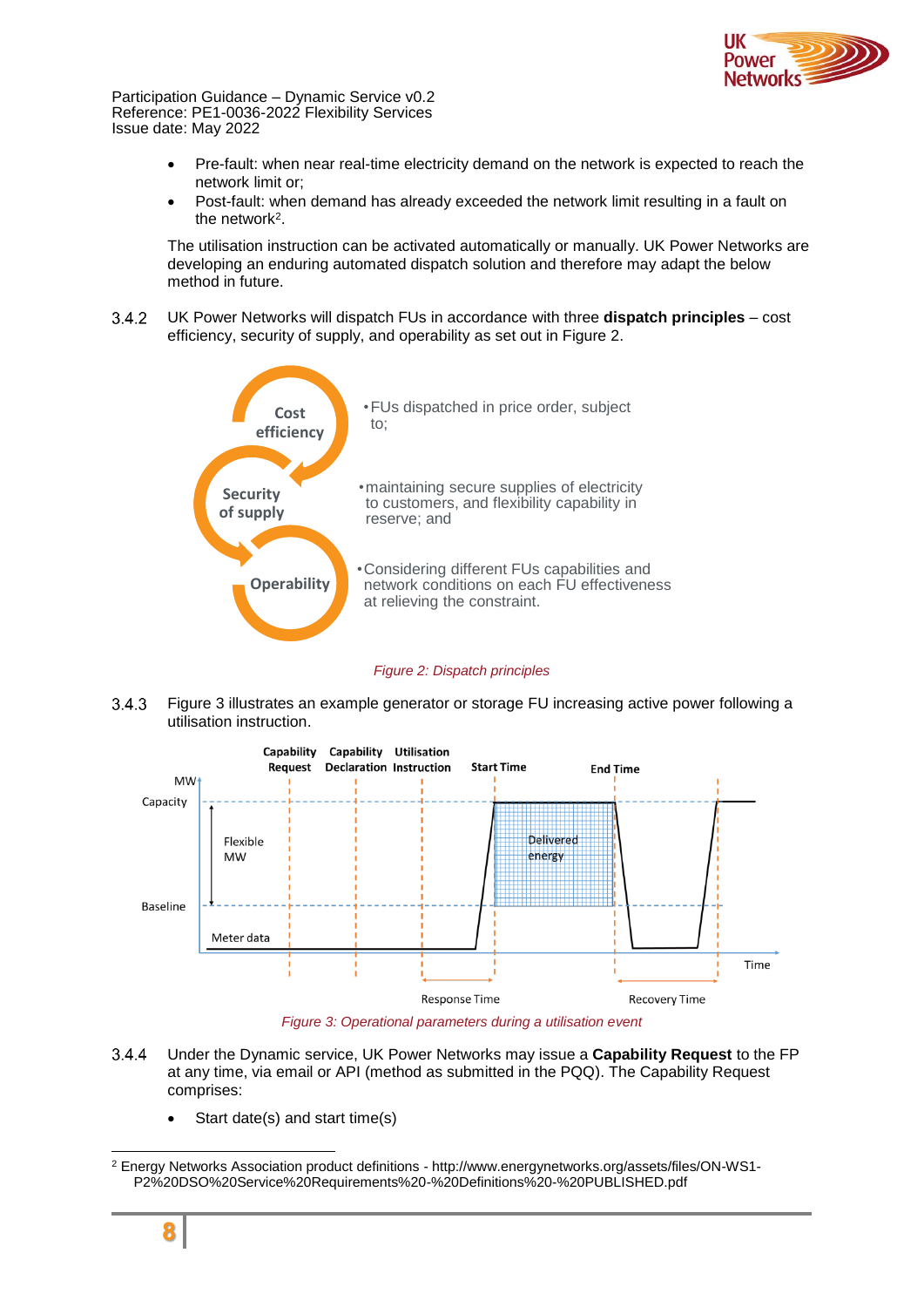

- End date(s) and end time(s)
- In response to the Capability Request, the FP may, but is not obliged to, issue a **Capability**  $3.4.5$ **Declaration** to UK Power Networks for the FU. The Capability Declaration will specify the maximum flexible capacity that can be provided for each of the half-hour intervals spanning the Capability Request time period. The maximum flexible capacity can be set to zero, where no flexible capacity is available for a specific half-hourly settlement period. UK Power Networks will only consider FUs that have provided a Capability Declaration for utilisation.
- If no Capability Declaration is received by UK Power Networks within 3 hours from the  $3.4.6$ Capability Request, the FU will be deemed to not be available for the requested time period.
- $3.4.7$ UK Power Networks may, but is not obliged to, respond to an FP's Capability Declaration with a *Utilisation Instruction* for the FU by specifying the:
	- *Accepted MW* for each half-hourly settlement period
	- **Accepted Start Time**
	- *Accepted End Time* (optional for Utilisation Instruction)

If an End Time is not specified in the Utilisation Instruction, the End Time shall either be the earlier of the:

- Accepted End Time as specified in a *Stop Instruction*
- *Maximum Run Time* from the Accepted Start Time
- End Time of the Capability Request
- 3 hours from the Accepted Start Time
- In the event that the Accepted End Time is greater than the Maximum Run Time of the FU (as  $3.4.8$ specified in the PQQ) from the time of instruction, then the FP shall only be expected to deliver up to its Maximum Run Time.
- 3.4.9 The lead-time from the time of the instruction to the start time (or end time in the case of a cease instruction) shall be no less than the FP's *Response Time* as specified in the PQQ.
- 3.4.10 [Figure 4](#page-9-0) provides an overview of the Dynamic dispatch process.
- 3.4.11 The process of Dynamic dispatch may change based on subsequent improvements in UK Power Networks' communications capabilities, and will be communicated to FPs prior to any future implementation.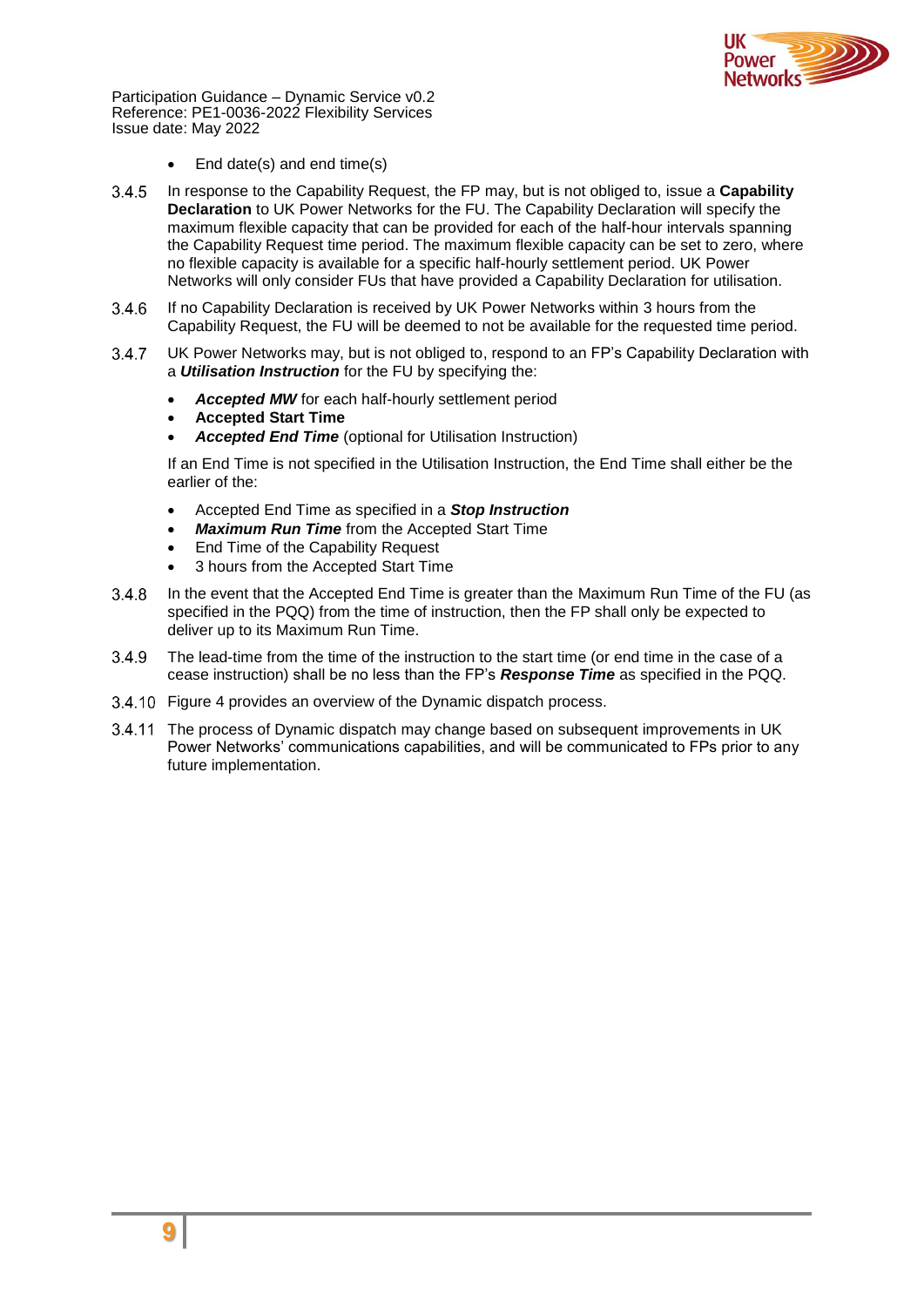



<span id="page-9-0"></span>*Figure 4: Dispatch process for the Dynamic service*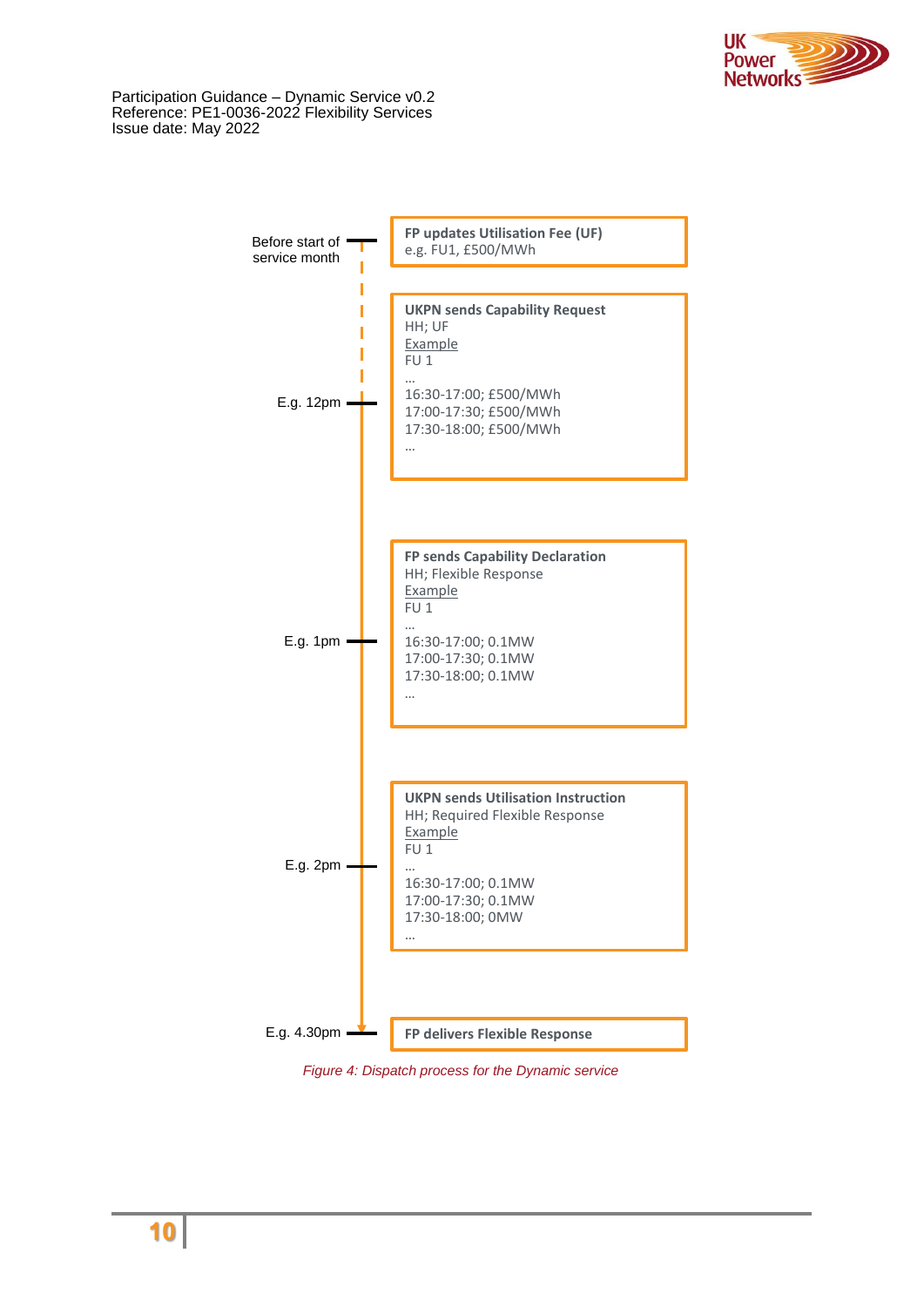

## <span id="page-10-0"></span>**Payment**

 $3.5.1$ [Figure 5](#page-10-1) shows a high-level process of calculating payments for Flexibility Services.



*Figure 5: High-level process of payments*

- <span id="page-10-1"></span> $3.5.2$ At the end of each month, the FP shall submit half-hourly or minutely resolution meter data for all DERs within the FU to UK Power Networks. The meter data is compared to the baseline to calculate the energy delivered during utilisation events and hence utilisation payments, where Utilisation Payment  $(E)$  = Utilisation Fee ( $E/MWh$ )<sup>\*</sup> Energy Delivered (MWh).
- $3.5.3$ [Figure 6](#page-10-2) gives an example of a generator or storage FU responding to a Utilisation instruction and shows the energy delivered (green box) and the expected energy to be delivered (yellow box).



*Figure 6: Delivery of flexible energy from an example generator or storage*

- <span id="page-10-2"></span> $3.5.4$ Note that over-delivery during one period will not be treated as compensating for underdelivery in another.
- $3.5.5$ For net import sites, the consumption and baseline will be treated as negative export, and the calculation is the same.
- $3.5.6$ The FP can update their Dynamic Utilisation Fee monthly but cannot exceed the Maximum Dynamic Utilisation Fee set by UK Power Networks (Appendix 4). The FP can vary the Dynamic Utilisation Fee before the start of a service month to apply to service in that month. The FP cannot vary the Dynamic Utilisation fee that applies in a service month after it has already started.
- $3.5.7$ The baseline for the Dynamic product will be based on the Recent History Baseline methodology or Last Observation Baseline (see [3.6.1\)](#page-11-1).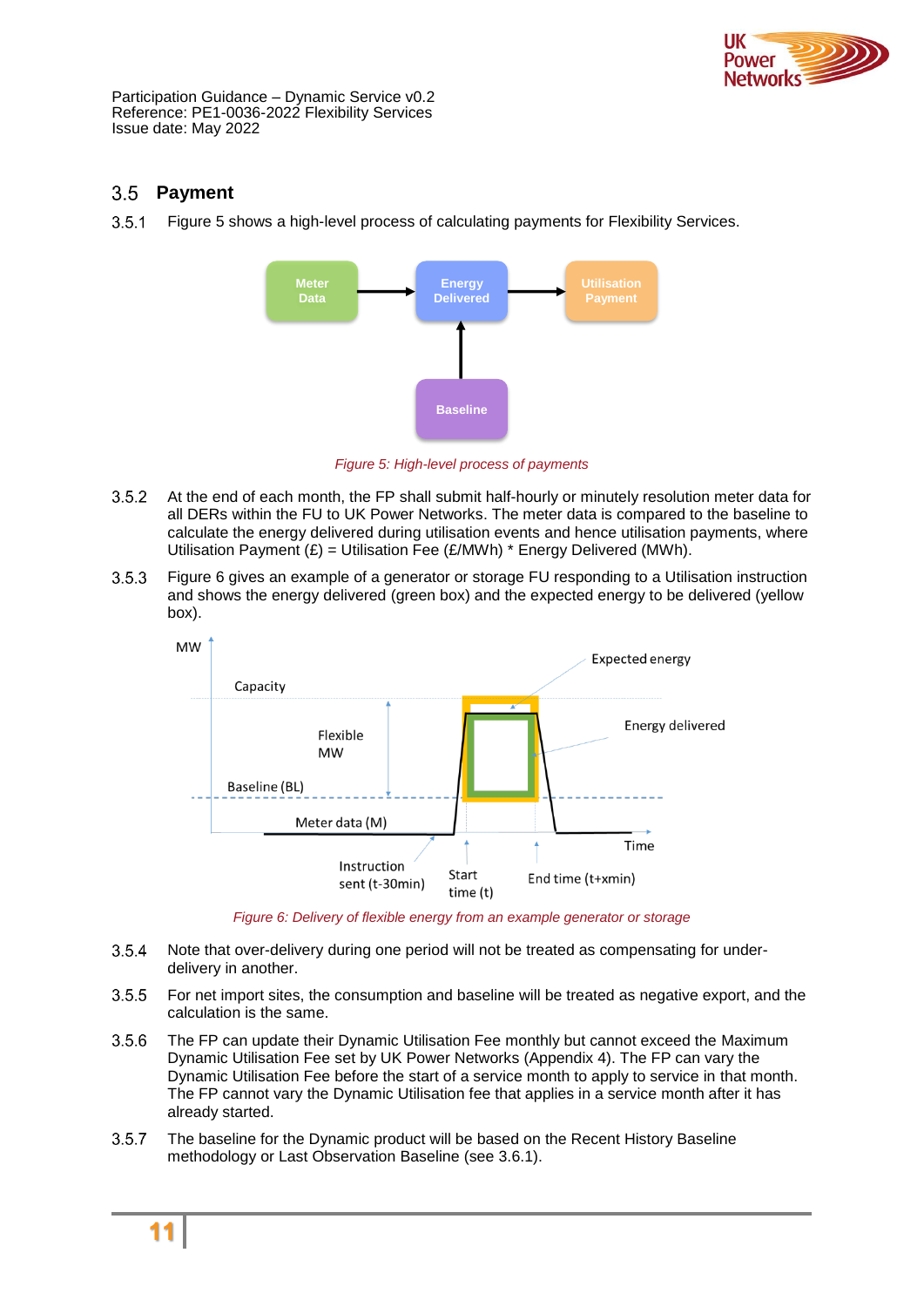

### <span id="page-11-0"></span>**Baseline methodology**

<span id="page-11-1"></span>3.6.1 The Dynamic utilisation baseline can be either:

**Recent History Baseline**: For a Utilisation Instruction on a weekday, the baseline is calculated as the average metered output across the five most recent weekdays preceding the Utilisation Instruction (excluding prior utilisation event days). The average is calculated for the time period defined in the Utilisation Instruction. For weekends, the two most recent weekend days will be used.

**Last Observation Baseline**: This baseline is defined as the average output of the FU in the last full half hour preceding a Utilisation Instruction.

- <span id="page-11-2"></span> $3.6.2$ UK Power Networks may consider an alternative baseline to the baseline methodologies described in [3.6.1](#page-11-1) if the FP enters an appeal to [flexibility@ukpowernetworks.co.uk](mailto:flexibility@ukpowernetworks.co.uk) providing satisfactory reasons why these methodologies are not suitable prior to Pre-Qualification close. UK Power Networks can accept or reject that request.
- $3.6.3$ The baseline methodology cannot be changed during the contract term without satisfactory reason as per [3.6.2.](#page-11-2)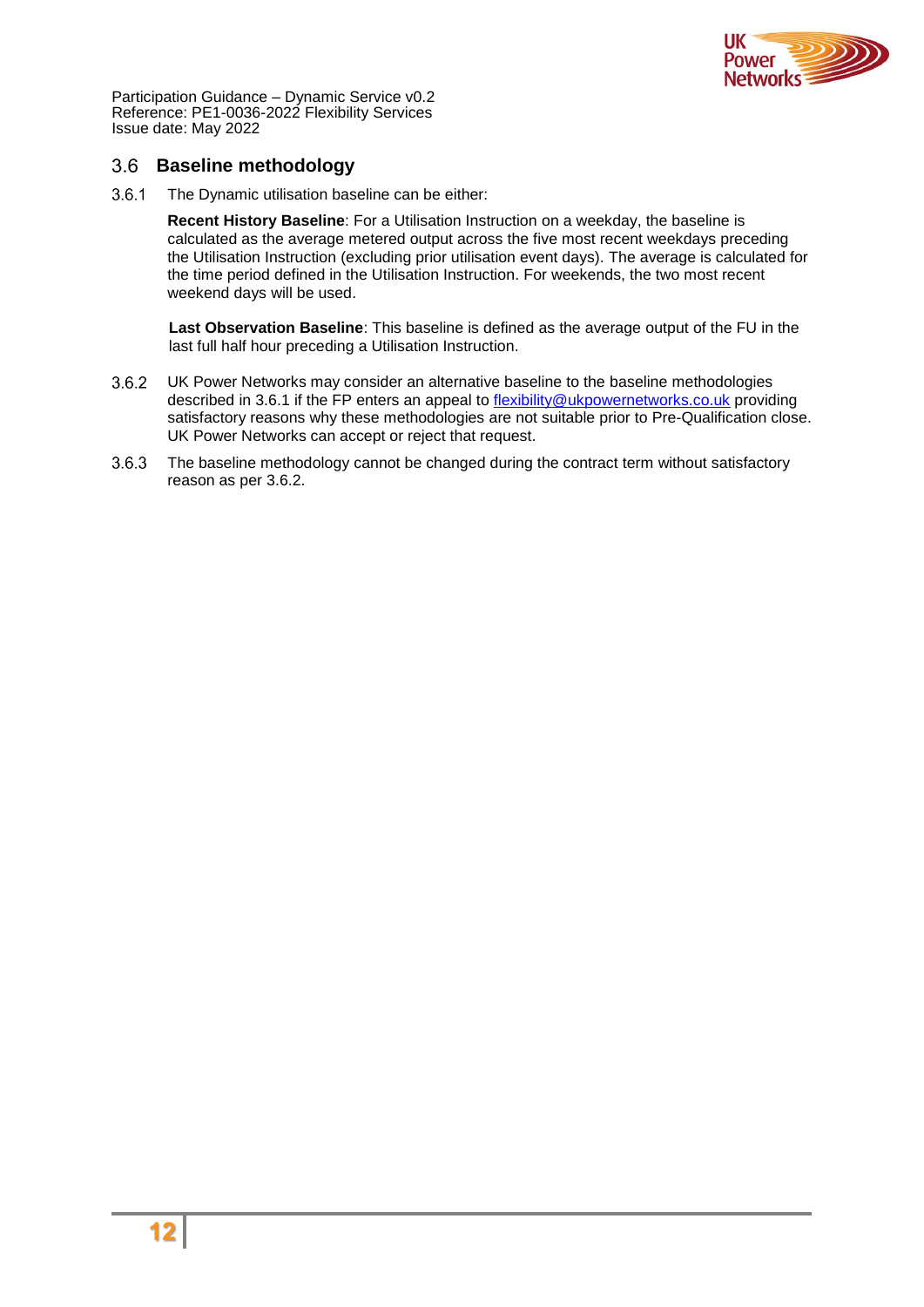

## <span id="page-12-0"></span>**4 Service Requirements**

The Service Requirements must be satisfied by the Service Period in order to provide Flexibility Services. The FP will need to declare how these are or will be satisfied at Pre-Qualification.

#### <span id="page-12-1"></span>4.1 **Capability**

- $4.1.1$ Direction - the FU shall be able to deliver a reduction in import/increase in export and/or an increase in import/reduction in export of active power from or onto the distribution network.
- Capacity Each individual DER comprising a FU has a maximum flexible capacity as defined  $4.1.2$ below:
	- For generation and storage DERs, the maximum flexible capacity is the nameplate capacity of the asset;
	- For demand DERs, the maximum flexible capacity is the maximum reduction in consumption that could be delivered considering the chosen baseline methodology (see [3.6\)](#page-11-0).

The Flexible MW of a FU providing the Dynamic service is the defined as the sum of the DER maximum flexible capacities comprising the FU and shall be at least 10kW. FPs are able to vary the capacity they can deliver closer to real-time through Capability Declarations (see [3.4\)](#page-6-1),

- $4.1.3$ Run time - the FU shall be capable of sustaining the Flexible MW for the duration of the Maximum Run Time, on instruction from UK Power Networks. The submitted Maximum Run Time shall be at least 30 minutes, and is fixed for the duration of the contract.
- $4.1.4$ Response Time - the Response Time, as the minimum lead-time from the time of the Utilisation Instruction to full delivery, from a FU shall be 120 minutes or less, and is fixed for the duration of the contract. Note that the Response Time should include any ramp up and ramp down times as well as lead-times in other markets which the FU may participate in.

### <span id="page-12-2"></span>**Connection**

- $4.2.1$ Point of connection - the flexible DERs making up the FU shall be electrically connected to the network asset(s) subject to the limitation during intact and under first circuit outage of that asset(s). In the majority of zones, the network asset(s) will be a substation. The DER should be connected within the Flexibility Zone or otherwise where deemed to be beneficial to the network. Compliance with this clause should be confirmed by UK Power Networks who will check each DER's MPAN.
- $4.2.2$ Generator compliance - exporting generators and storage assets, greater than 16A per phase shall have a long-term parallel connection compliant with the requirements of EREC G59 or G99. Those less than 16A per phase shall be compliant with the requirements of EREC G83 or G98.
- Restrictions in Connection Agreement in providing the Flexibility Services, the DERs should  $4.2.3$ not breach any part of their Connection Agreement with UK Power Networks. This includes, but is not limited to, allowed import and/or export capacity. Flexible Connections or Timed connections are permissible subject to the conditions of the connection which will be checked by UK Power Networks as part of the Pre-Qualification assessment.

### <span id="page-12-3"></span>**Communications**

- $4.3.1$ Receiving instructions - the FP shall be able to receive Capability Requests and Utilisation Instructions by email or API. The FU shall be a single point of communication and control.
- $4.3.2$ Acting on instructions - the FP shall have appropriate systems and processes in place to provide Capability Declarations in response to Capability Requests and deliver flexibility from its DERs according to the Utilisation Instruction and its contracted capability.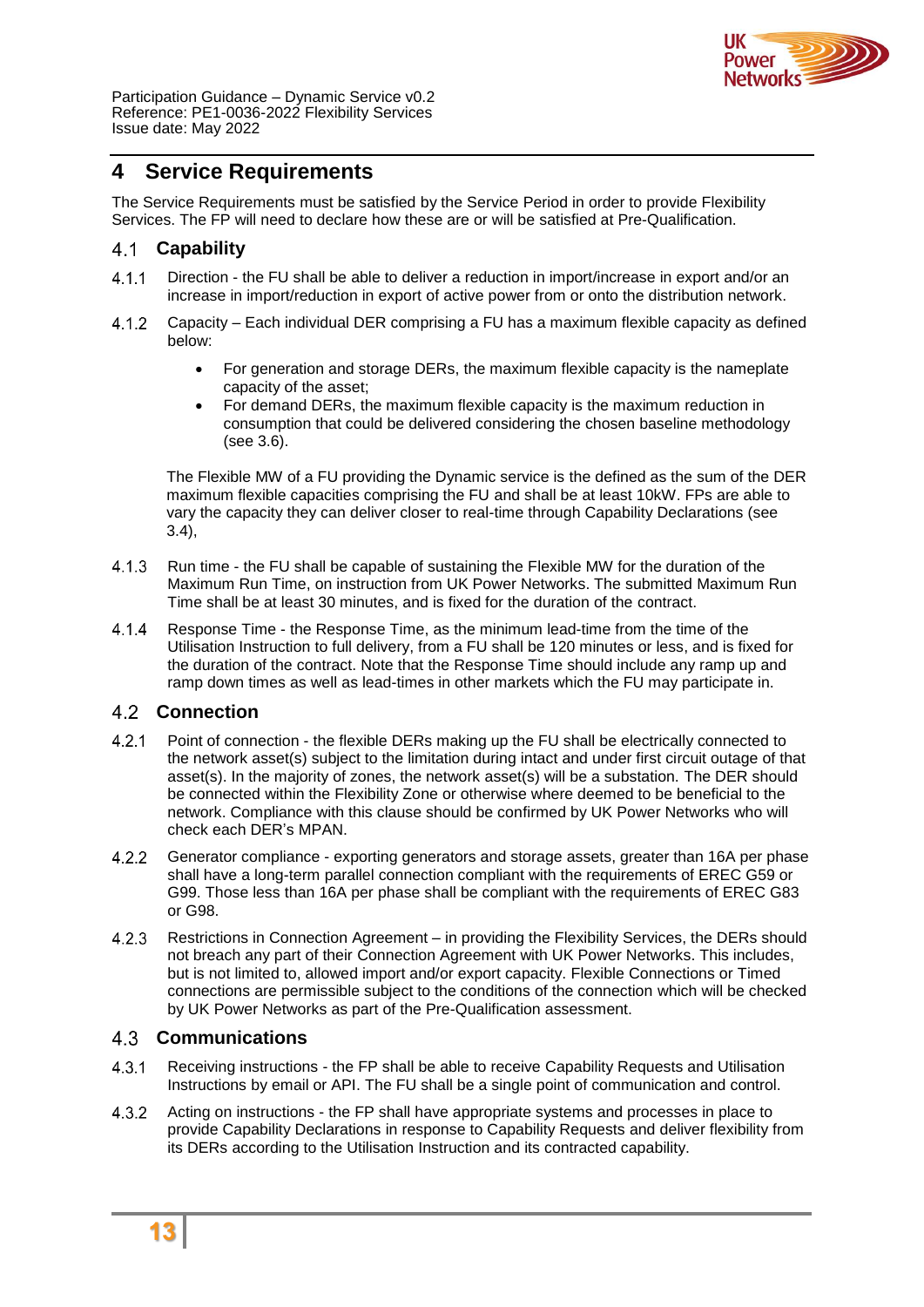

#### <span id="page-13-0"></span> $4.4$ **Metering**

- $4.4.1$ Data resolution - each DER making up the FU shall have metering with half-hourly resolution or higher (e.g. minute-by-minute).
- Data accuracy meter measurements should meet the accuracy requirements of the relevant 4.4.2 Code of Practice applicable at the time of installation<sup>3</sup>.
- 4.4.3 Metering point - the metering shall be at the boundary between the site on which the DER is located and the distribution network, or on the terminals of the DER, where approved by UK Power Networks.
- 4.4.4 Meter details - the FP should be able to provide technical details of the meter and a single line diagram of each DER on request. Note that a variety of metering device types are acceptable including transducers, analogue meters, pulsing meters and half-hourly meters.
- $4.4.5$ Data provision - the FP shall make the meter data available to UK Power Networks on request and at the end of every month in the monthly Performance Report.

<sup>3</sup> Metering Codes of Practices from Elexon - https://www.elexon.co.uk/bsc-and-codes/bsc-relateddocuments/codes-of-practice/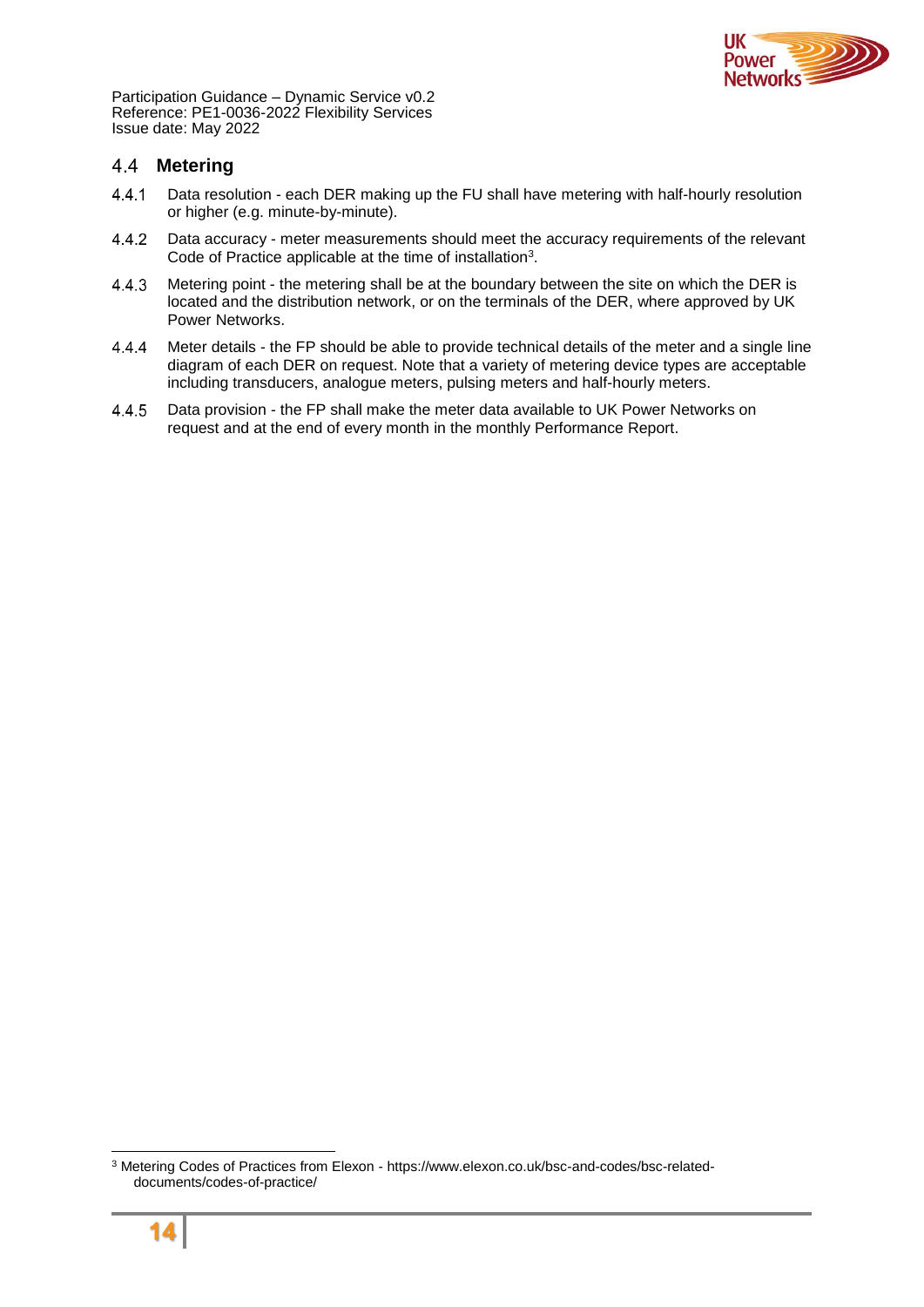

## <span id="page-14-0"></span>**5 Stages of Procurement**

#### <span id="page-14-1"></span> $5.1$ **Stage 1: Visibility**



- $5.1.1$ UK Power Networks will signpost flexibility zones with a potential future need. The requirements per zone are indicative and may change prior to the Initiation stage. FPs can register their DERs to communicate their location and capability to the DSO.
- $5.1.2$ DERs will be shown as "Qualifying" once the company has been accepted onto the Dynamic Purchasing System (DPS) on Piclo Flex and if the geographic location and declared connection voltage matches that of the flexibility zone.
- UK Power Networks will periodically check the electrical connectivity of Qualifying DERs prior  $5.1.3$ to the **PQ Submission Deadline**. Where the electrical connectivity is not eligible, UK Power Networks will update Piclo Flex who will amend the DER status to not qualifying.

## Publish **Participation Guidance Review Participation Guidance** DSO Flexibility Provider **Clarification** Publish<br>
Carticipation<br>
Guidance<br>
Revisions Website

## <span id="page-14-2"></span>**Stage 2: Initiation**



 $5.2.1$ UK Power Networks will decide whether to initiate Pre-Qualification at each flexibility zone and will publish the **Participation Guidance** on the website<sup>4</sup> . The Participation Guidance will contain detailed joining instructions and service terms of provision. Flexibility Providers can seek clarification by emailing: [flexibility@ukpowernetworks.co.uk.](mailto:flexibility@ukpowernetworks.co.uk)

<sup>4</sup> https://smartgrid.ukpowernetworks.co.uk/flexibility-hub/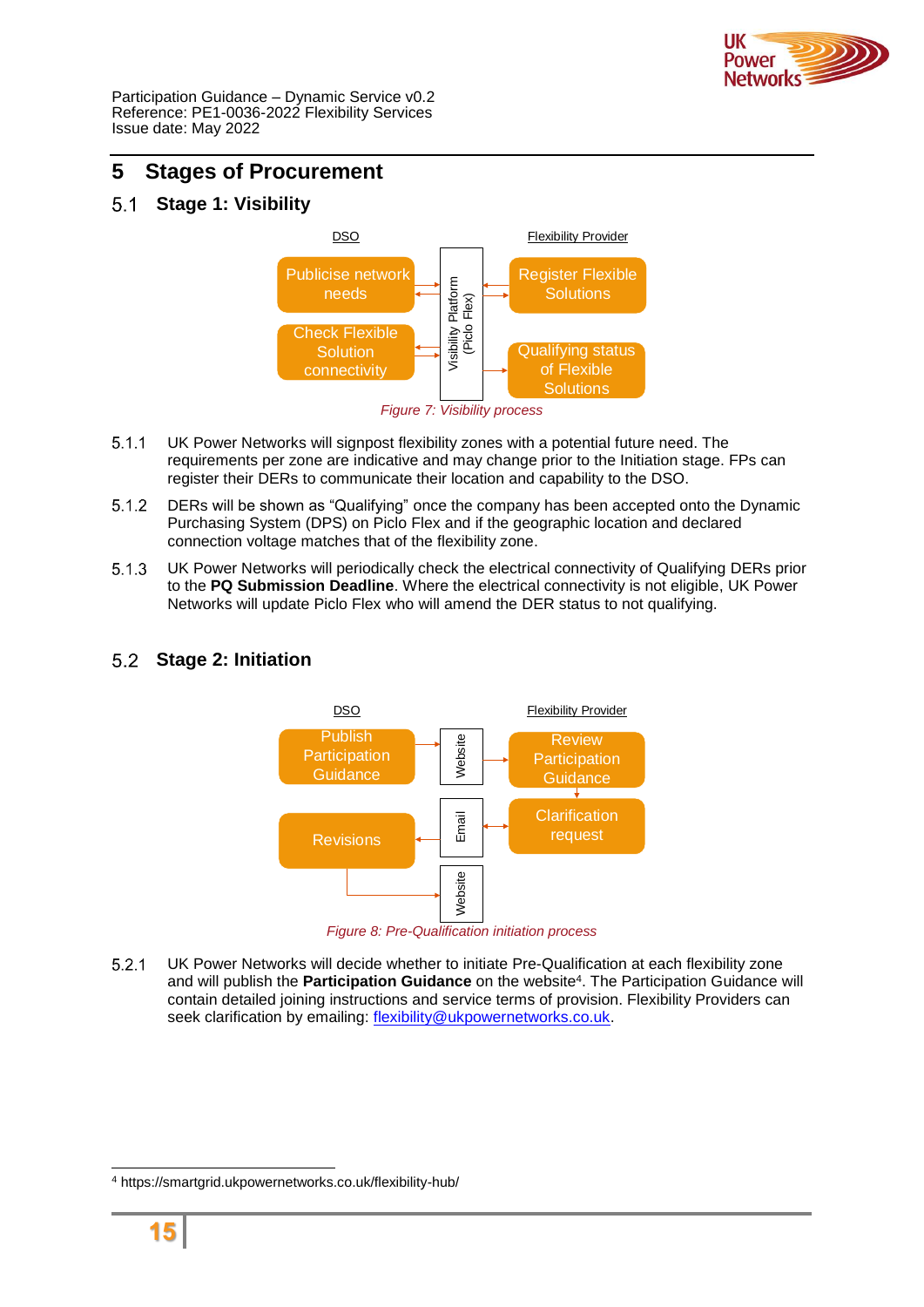

## <span id="page-15-0"></span>**Stage 3: Pre-Qualification**



*Figure 9: Pre-Qualification process*

- $5.3.1$ FPs with Qualifying DER/FU on Piclo Flex wishing to participate in Pre-Qualification will need to register for Pre-Qualification by the PQ Submission Deadline. This involves the FP submitting company details and technical solution details for evaluation. The company details are provided through the **Dynamic Purchasing System (DPS)** and technical details through the **Pre-Qualification Questionnaire (PQQ)**. The section below provides further information.
- $5.3.2$ FPs will have 3 working days following the publication of Pre-Qualification results to raise any disputes. FPs should submit any disputes to [flexibility@ukpowernetworks.co.uk](mailto:flexibility@ukpowernetworks.co.uk) including any Piclo Flex asset references to which the disputes relate and supporting evidence.

#### **Dynamic Purchasing System**

- $5.3.3$ UK Power Networks will determine initial eligibility of FPs to participate in Flexibility Services based on information provided through the DPS. This may include undertaking an initial credit check of the FP. The FP needs to be a registered company, submit all required information, including company insurance cover, and be verified as a dependable supplier in order to be considered.
- $5.3.4$ FPs will need to complete the DPS form on Piclo Flex submitting details of the company and declare that the terms of procurement and service have been accepted without amendment. The company details provided must be for the organisation that will be registering on UK Power Networks' SAP Sourcing and entering into contract with UK Power Networks. If the FP intends to transfer any of their rights, benefits, duties and obligations under the flexibility contract to another company after the Pre-Qualification it must inform UK Power Networks at this stage.
- 5.3.5 The FP will be notified within 10 working days of submitting the application of the result via an email notification from Piclo Flex.
- 5.3.6 FPs that are rejected will be provided with a reason for rejection and will have the opportunity to revise and resubmit their DPS application subject to Pre-Qualification timelines.
- 5.3.7 DPS applications submitted will be valid for future Pre-Qualification events, on condition that the FP's information has not changed.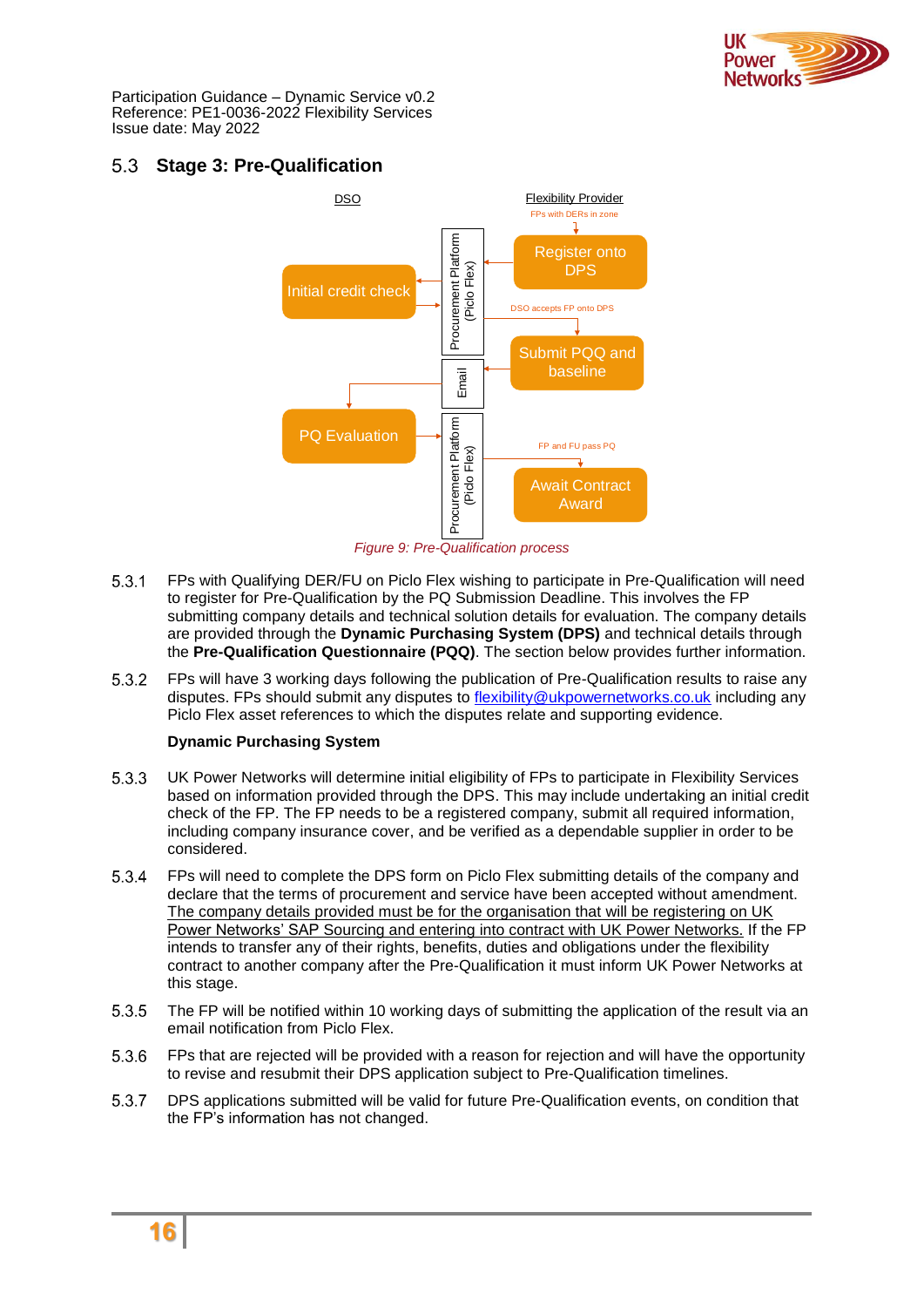

#### **Pre-Qualification Questionnaire**

- 5.3.8 FPs that have been accepted onto the DPS, should complete the PQQ (Appendix 2). This should be emailed directly to UK Power Networks via [flexibility@ukpowernetworks.co.uk.](mailto:flexibility@ukpowernetworks.co.uk)
- 5.3.9 UK Power Networks will undertake technical evaluation of the information submitted. The FP may be contacted to clarify the information submitted. Failure to submit all required information may result in a DER/FU failing Pre-Qualification.
- 5.3.10 The PQQ consists of three sections. In Section 1, the FP provides high-level information on the FUs it is entering into Pre-Qualification. In Section 2, the FP provides more granular detail of the Flexible Solutions which comprise each FU including MPANs. UK Power Networks will assess each FU against the criteria described in [3.2.4.](#page-6-2) In Section 3, the FP provides responses to market research questions posed by UK Power Networks. Unlike Sections 1 and 2, Section 3 is optional and will not be assessed.
- The volume submitted in Section 1 of the PQQ should be the maximum flexible capacity of the FU. FPs will be able to declare the exact flexible capacity available for dispatch on operational timescales by sending Capability Declarations to UK Power Networks (in response to Capability Requests).
- 5.3.12 The MW total need displayed on Piclo Flex and in Appendix 4 for each Flexibility Zone is an indication of how much capacity is required overall for a zone. UK Power Networks may consider procuring more or less than this amount based on the pre-qualified volumes in the zone, budget available, other mitigating network measures, changes in load growth forecasts, and future tendering opportunities.
- UK Power Networks retains the right to economically cover the risk of the loss of the largest FU to ensure security of supply.
- UK Power Networks is also interested in DERs located outside published flexibility zones and may pre-qualify/contract with such DERs under the optional Dynamic service where considered useful to the network.
- FPs can choose the service start date for each FU in Section 1 of the PQQ. The earliest service start date is 1 August 2022 (1 year service period) and the latest is 1 February 2023 (6 month service period).
- UK Power Networks will also undertake detailed financial checks on the FPs with FUs that have passed the technical checks.

#### **Dynamic Price Setting**

- Where flexibility is used to defer reinforcement, the benefit is the Present Value of the deferred reinforcement cost. The benefit is published to the market as Maximum Dynamic Utilisation Fees for each Flexibility Zone (see Appendix 4).
- The FP should submit a Dynamic Utilisation Fee within Section 1 of the PQQ for each FU which cannot exceed the Maximum Dynamic Utilisation Fee for the Flexibility Zone in question.
- The Dynamic Utilisation Fee can be easily changed during the contract term prior to the start of each service month and so does not form a long term commitment on the FP. The Dynamic Utilisation fee shall always remain below the Maximum Dynamic Utilisation Fee to ensure that dispatch is efficient.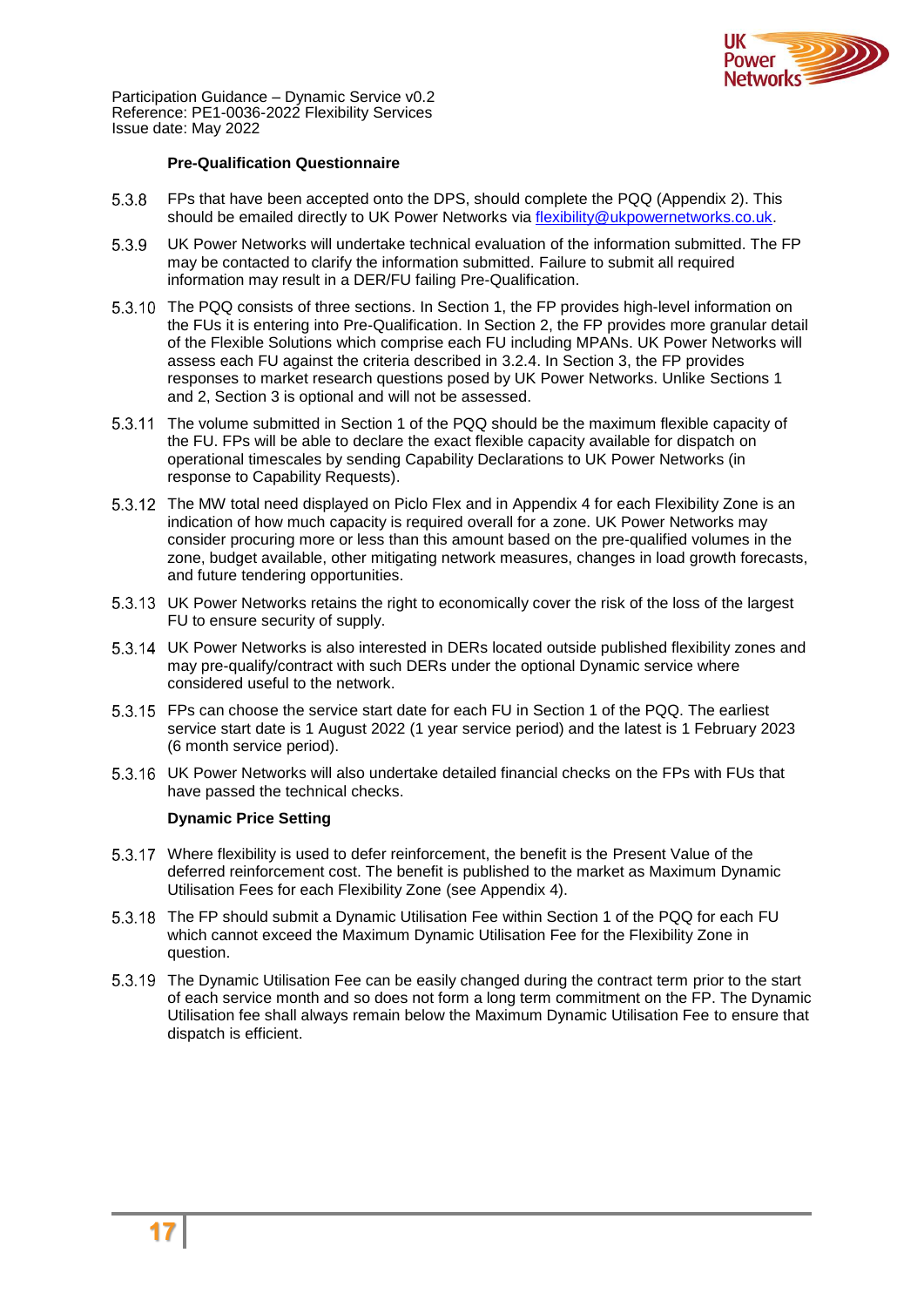

## <span id="page-17-0"></span>**Stage 4: Contract Award**



*Figure 10: Contract process*

- UK Power Networks will award a contract to all FPs with pre-qualifying FUs subject to FPs  $5.4.1$ successfully registering on SAP Sourcing.
- $5.4.2$ FPs shall register on UK Power Network's SAP Sourcing system as a supplier following the link sent by UK Power Networks (if not already registered). This will trigger an additional credit check of the FPs financial circumstances and will be subject to UK Power Networks' usual Supplier checks. UK Power Networks reserve the right to withdraw the award.
- 5.4.3 FPs awarded a contract need to sign the Standard Flexibility Services Agreement with the updated schedules, as issued by UK Power Networks, and return it to UK Power Networks by the **Signed Contract deadline**. This should be either through UK Power Networks' Digital Signature process using AdobeSign or if required by UK Power Networks, a single PDF emailed to [flexibility@ukpowernetworks.co.uk,](mailto:flexibility@ukpowernetworks.co.uk) and two physical copies sent to the following address:

UK Power Networks, Newington House, 237 Southwark Bridge Road, London, SE1 6NP

For the attention of: Procurement Team, Flexibility Services

- $5.4.4$ Only FPs that have pre-qualified, registered on SAP Sourcing and been awarded a contract shall be allowed to sign the Standard Flexibility Services Agreement. Thereafter, if successful FPs wish to transfer any of their rights, benefits, duties and obligations under the flexibility contract to another company, they shall do this in accordance with the clauses in the Standard Flexibility Services Agreement. UK Power Networks may require a parent company guarantee in the case of subsidiaries.
- $5.4.5$ Any information provided by the FP at any point during the procurement event is subject to the Procurement Terms and Conditions (Appendix 3). This shall include UK Power Networks publishing Pre-Qualification information post-event.

## <span id="page-17-1"></span>**Stage 5: Pre-Delivery**

 $5.5.1$ It is the responsibility of the FP to ensure that the FU meets all Service Requirements, including those pertaining to metering and communications, before their chosen Proving Start date.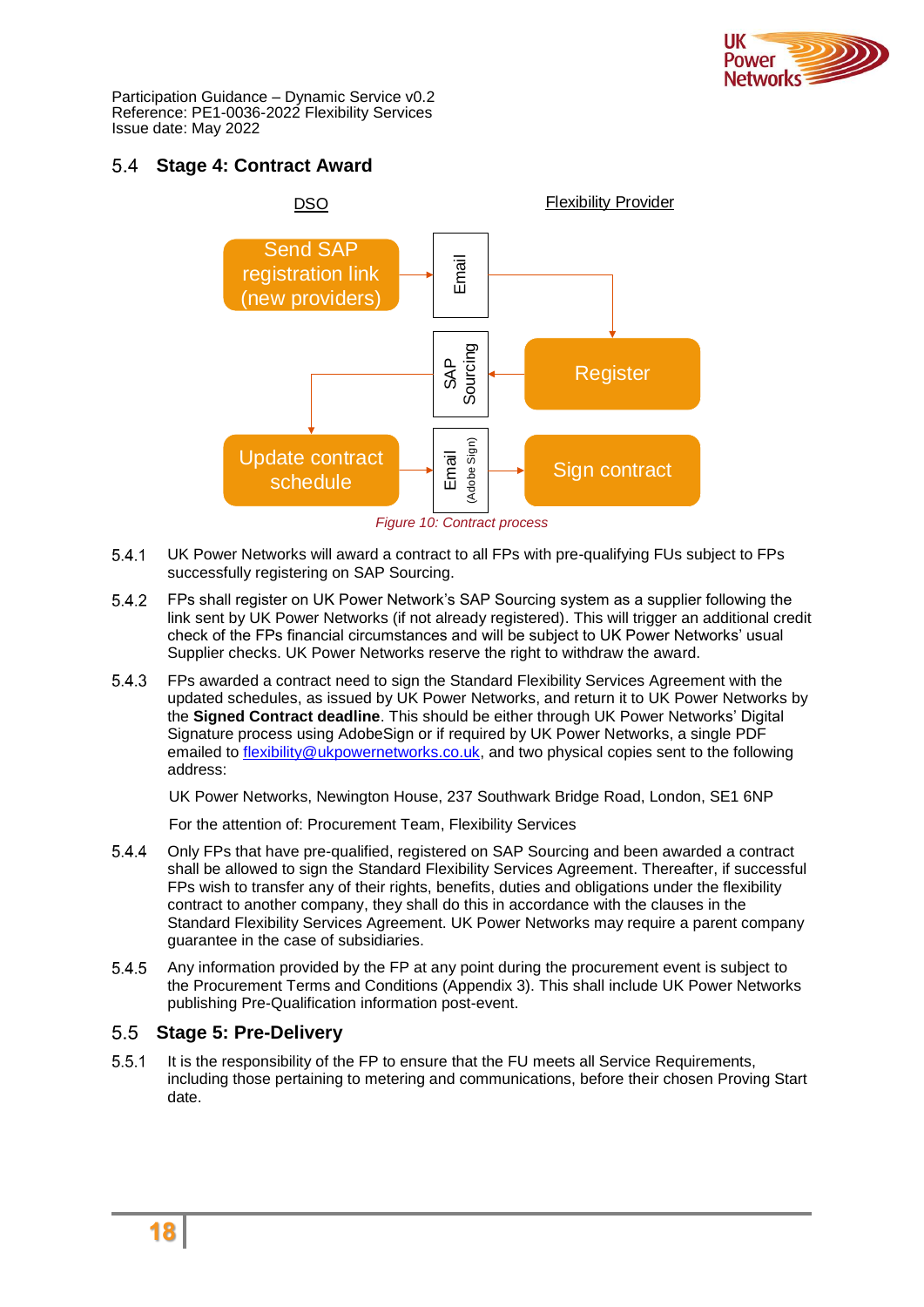

# <span id="page-18-0"></span>**6 Participant Check List**

- Piclo Flex platform <https://picloflex.com/>
- UK Power Networks' flexibility website [https://smartgrid.ukpowernetworks.co.uk/flexibility](https://smartgrid.ukpowernetworks.co.uk/flexibility-hub/)[hub/](https://smartgrid.ukpowernetworks.co.uk/flexibility-hub/)

| <b>Activity - Dynamic services Pre-Qualification Apr-22</b>               | When                  | <b>Complete?</b> |
|---------------------------------------------------------------------------|-----------------------|------------------|
| Check whether your DER/FU(s) are qualifying on the Piclo<br>Flex platform | From Tue, 12 Apr 2022 |                  |
| Review the Participation Guidance                                         | From Tue, 12 Apr 2022 |                  |
| Complete the DPS application                                              | Open                  |                  |
| If passed DPS, complete and submit the PQQ                                | By Tue, 31 May 2022   |                  |
| If passed PQ, register onto SAP Sourcing (if not already<br>registered)   | By Fri, 8 Jul 2022    |                  |
| If passed PQ, sign contract                                               | By Thu, 28 Jul 2022   |                  |